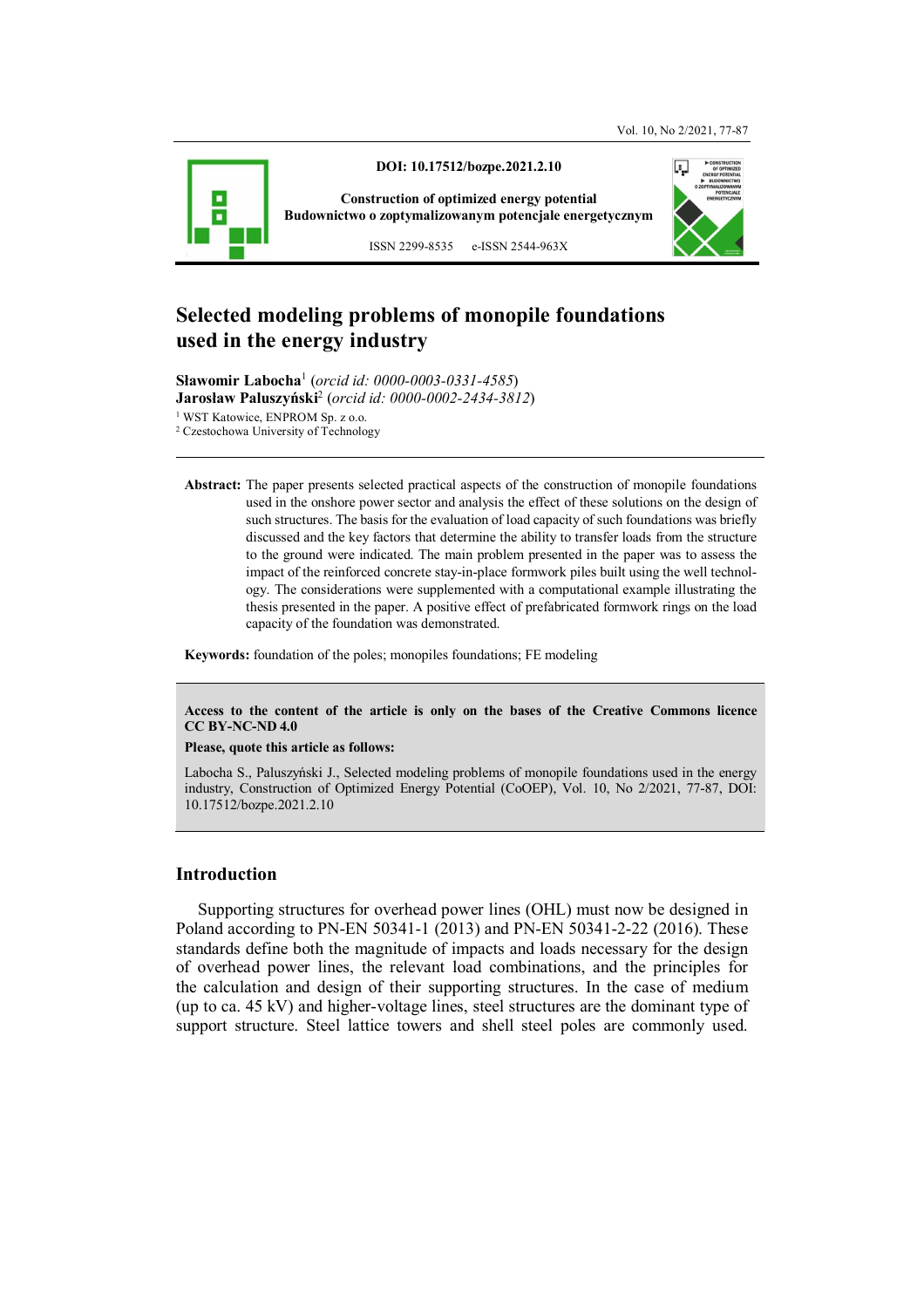The characteristic feature of shell poles is the form of centrally located load transferred to the foundation in the form of resultants of bending moment, torsional moment, horizontal force, and vertical force. Analogous impacts on the foundation are also transferred in the case of shell support structures in wind turbines. Detailed rules for defining loads and impacts for such structures, e.g. for small turbine sets with a rotor sweeping area up to 200 m<sup>2</sup> are given in the PN-EN 61400-2 (2008) standard (with updates). In general, for all structures of this type used in the energy industry, direct foundations in the form of various types of foundation slabs, and deep foundations in the form of slabs and pile caps, or monopiles are designed. This applies to the most common foundations for onshore applications, as the variety of foundation types for support structures in the energy sector outside the conventional land-sea boundary in the so-called offshore area is much greater. Due to their specificity, these structures require a different approach and are not considered in the present paper.

The focus of the paper is on selected practical aspects of designing a very effective type of foundation for power engineering structures in the form of monopiles, made using the well technique. They are most commonly used for making foundations of shell steel poles for overhead power lines in the voltage range from 45 kV to 400 kV.

The basis of the calculations for the monopiles structures are given in the wellknown articles of Brinch-Hansen (1961) and Broms (1964). In Poland, the most important works on this subject were described by Dembicki (1971) and Dembicki & Odrobiński (1977). Currently monopile design is strongly developed for offshore wind structures Achmus (2009), Gupta (2020), Hao (2017), Ma (2020), Murphy (2018), Staubach (2020) and Yu (2017). Those are mostly typical concrete piles. Some works do concern piles with additional bearing plates Buslov (2015) or hybrid structures with steel tubes Bhowmik (2013) and Serras (2021). However, the authors could not find works describing the behavior of hybrid piles consisting of monolithic and precast concrete.

#### **1. Monopile design in power generation**

PN-EN 50341-1 (2013) and PN-EN 50341-2-22 (2016) standards specify the principles of designing shell steel poles that support overhead power lines. They also set out the requirements for the foundations of these structures. Unfortunately, neither the principles of their geotechnical nor structural dimensioning are specified in terms of the design of monopile foundations. All general recommendations related to foundations were referred to the basic standards PN-EN 1997-1-1 (2008) and PN-EN 1997-2 (2009). Structural requirements for reinforced concrete piles are governed by PN-EN 1992-1-1 (2008) while selected detailed issues of monopile forming and construction can be found in PN-EN 1536:A1 (2015). However, it should be noted that in general, PN-EN 1536:A1 (2015) standard applies to drilled piles intended for use in multi-pile support systems in bridge construction. Hence, among other things, it has a narrow range of application to piles with high slenderness, expressed as a ratio of their length to the diameter of over 5. This is related to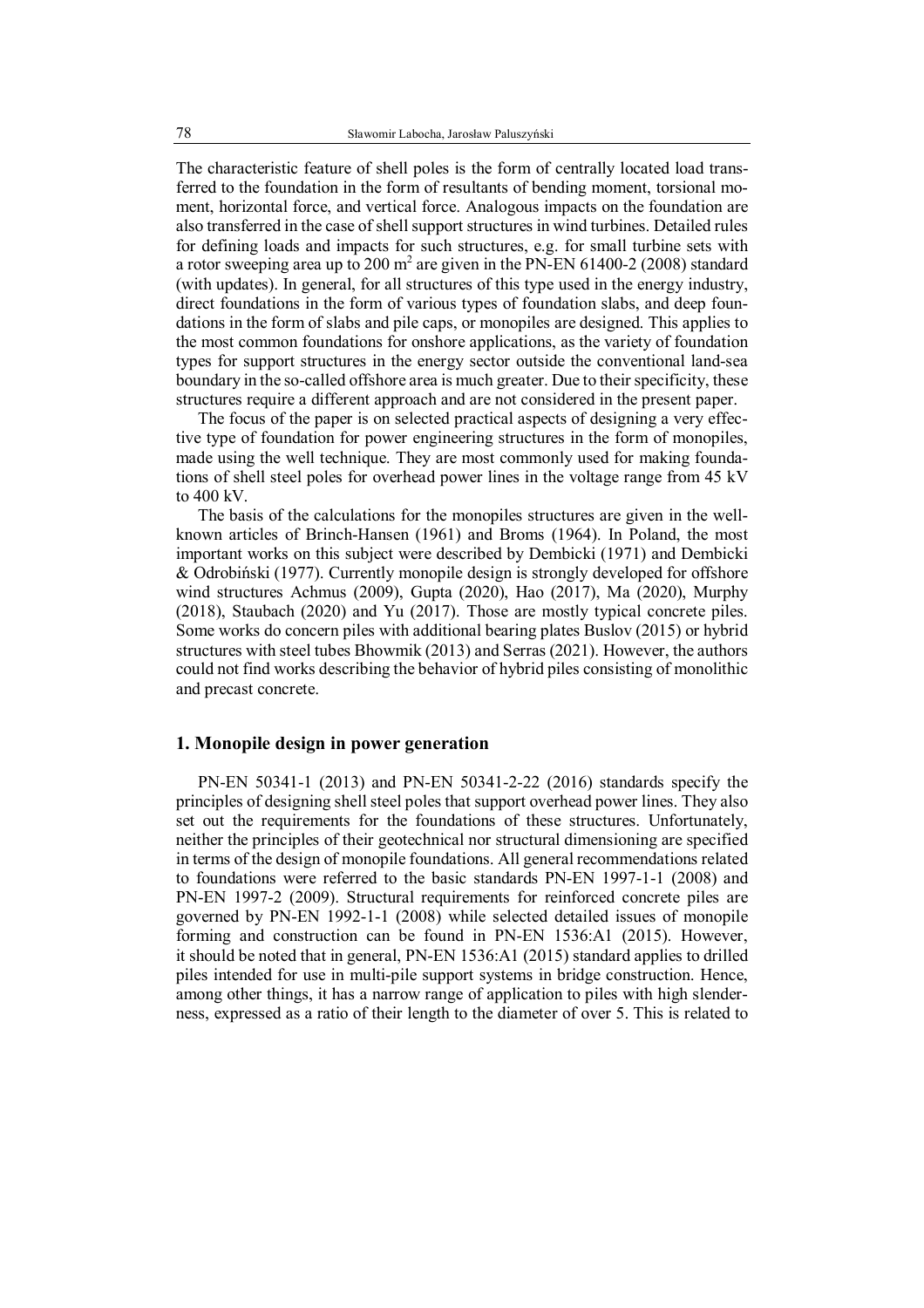the obvious need for sufficient slenderness in the pile group to redistribute the load to them. This is not applicable to monopiles, but formally the standard does not exclude this condition for them. However, in the design practice of the Polish energy industry, monopiles with slenderness below 5 are very often used. They were designed according to the outdated PN-B-03322 (1980) standard. In the standard, this restriction did not apply. In the PN-B-03322 (1980) standard, monopile foundations were classified as pile-column foundations and calculated according to an innovative procedure developed by the Institute of Hydroengineering of the Polish Academy of Sciences in Gdańsk. The methodology of the calculation was described in detail in the paper Dembicki (1971). The substantive basis for the developed method and many years of positive experience from its application in practice became the reason for approval of the computational models of foundations of supporting structures for electrical power lines, especially monopile foundations, for use currently based on the provisions of PN-EN 50341-2-22 (2016). This applies only to the computational model of the monopile, as the general rules used in geotechnics according to PN-EN 1997-1-1 (2008) remain obligatory.

The load capacity of a monopile (pile-column foundation) due to bending moment was calculated according to PN-B-03322 (1980) with the formula (1)

$$
M_f = v_1 v_2 \overline{M} \gamma_D^r D^4 \tag{1}
$$

where:  $v_1v_2$  – coefficients of soil cohesion and foundation shape,  $\overline{M}$  – dimensionless value of the limit moment contained in the standard in tables (PN-B-03322, 1980) depending on the type of foundation,  $\gamma_D^r$  – calculated value of the volumetric weight of the soil around the foundation,  $D$  – foundation base depression (pile length).

It can be seen from formula (1) that the key factor determining the load capacity of a monopile according to the procedure contained in the standard PN-B-03322 (1980) is its depth, as it appears in formula (1) in the fourth power. However, there are many situations in practice when it is impossible to build a monopile of a specific length. If the load capacity deficiency is not great, increasing the pile diameter is an appropriate solution, although this is much less effective than increasing the pile length. The effect of the pile width (its diameter in case of circular cross-section, as from a formal standpoint, the standard PN-B-03322 (1980) also concerns monopiles with rectangular cross-section) is taken into account indirectly in the dimensionless value of the limit moment, which depends on the ratio of the pile depth to the radius of its cross-section (D/R).

For applications in the energy industry, mainly in the construction of support structures for overhead power lines, monopiles with diameters ranging from 1.2 to 3.0 m and lengths from 4.0 to 20 m are most commonly used. In practice, the construction of such structures is carried out by two different techniques adapted to the geotechnical and hydrological conditions and the loads transferred to the foundation (Fig. 1).

The first variety involves a drilling technique which uses large-diameter drilling rigs. It allows for the construction of piles of almost any length with a diameter of up to 1.8 m (so far in Poland) and up to 2.5 m abroad, which depends only on the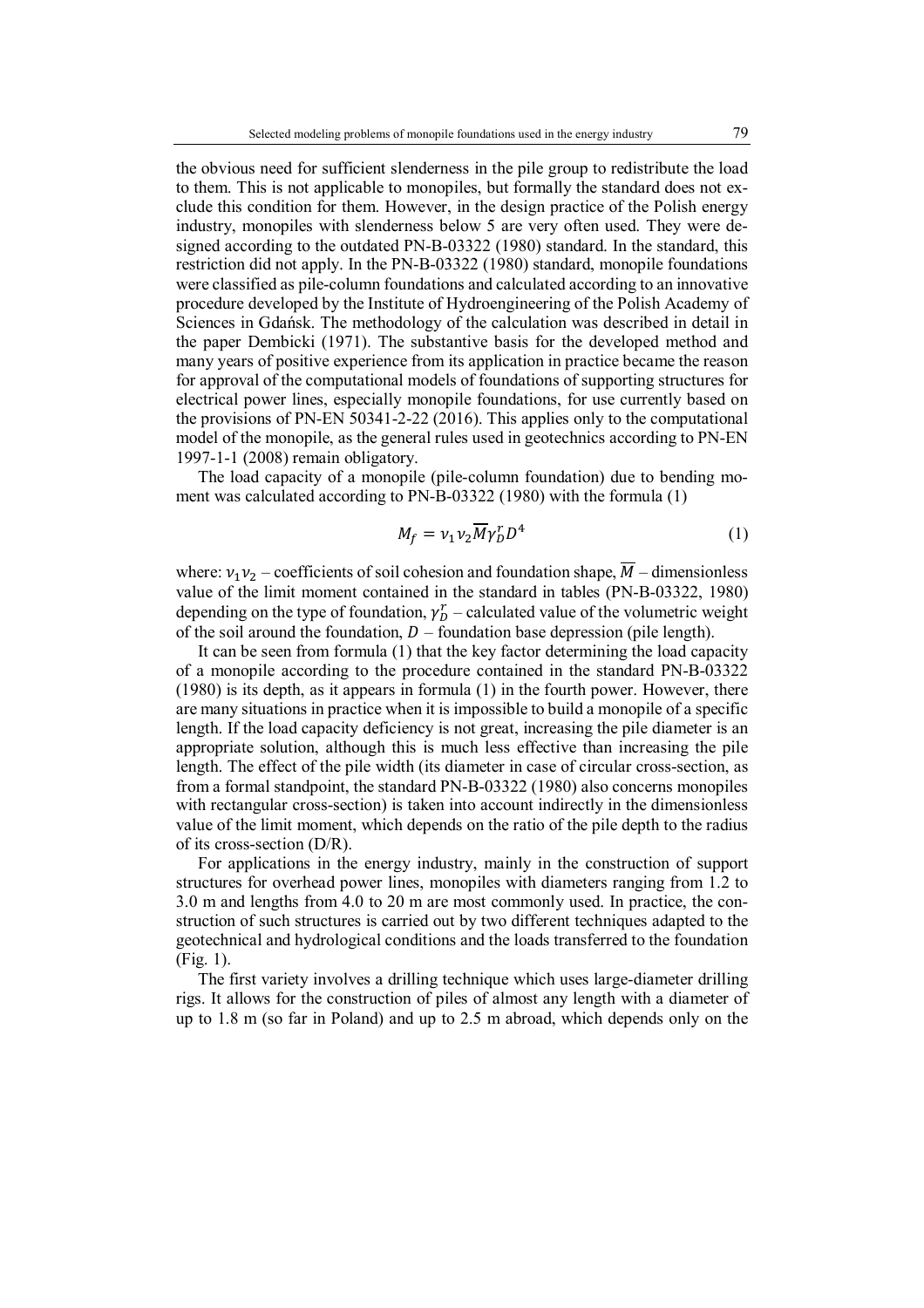availability of suitable drilling rigs. Instead of the expensive drilling technique, the well technique is used as an alternative. In this case, reinforced concrete rings are used as formwork. Piles with a diameter of up to 3 m can be constructed using the well technique. The disadvantage of this technique, however, is the depth limitation. Practical experience shows that it is effective (without loss of coaxiality of rings) to submerge typical rings to a depth of about 10 m. Therefore, in practice, it is assumed that for the required pile depth of up to 10 m, two construction techniques may be chosen, depending on local conditions, while for the depths of above 10 m only the drilling technique can be used.



**Fig. 1.** Types of monopiles: a) driven pile, b) pile performed in the well technique (*own study*)

In the case of pile construction using the well technique, it is assumed that the load-bearing part of the pile structure is a reinforced concrete monolithic core made of rings, while the rings themselves represent a stay-in-place formwork.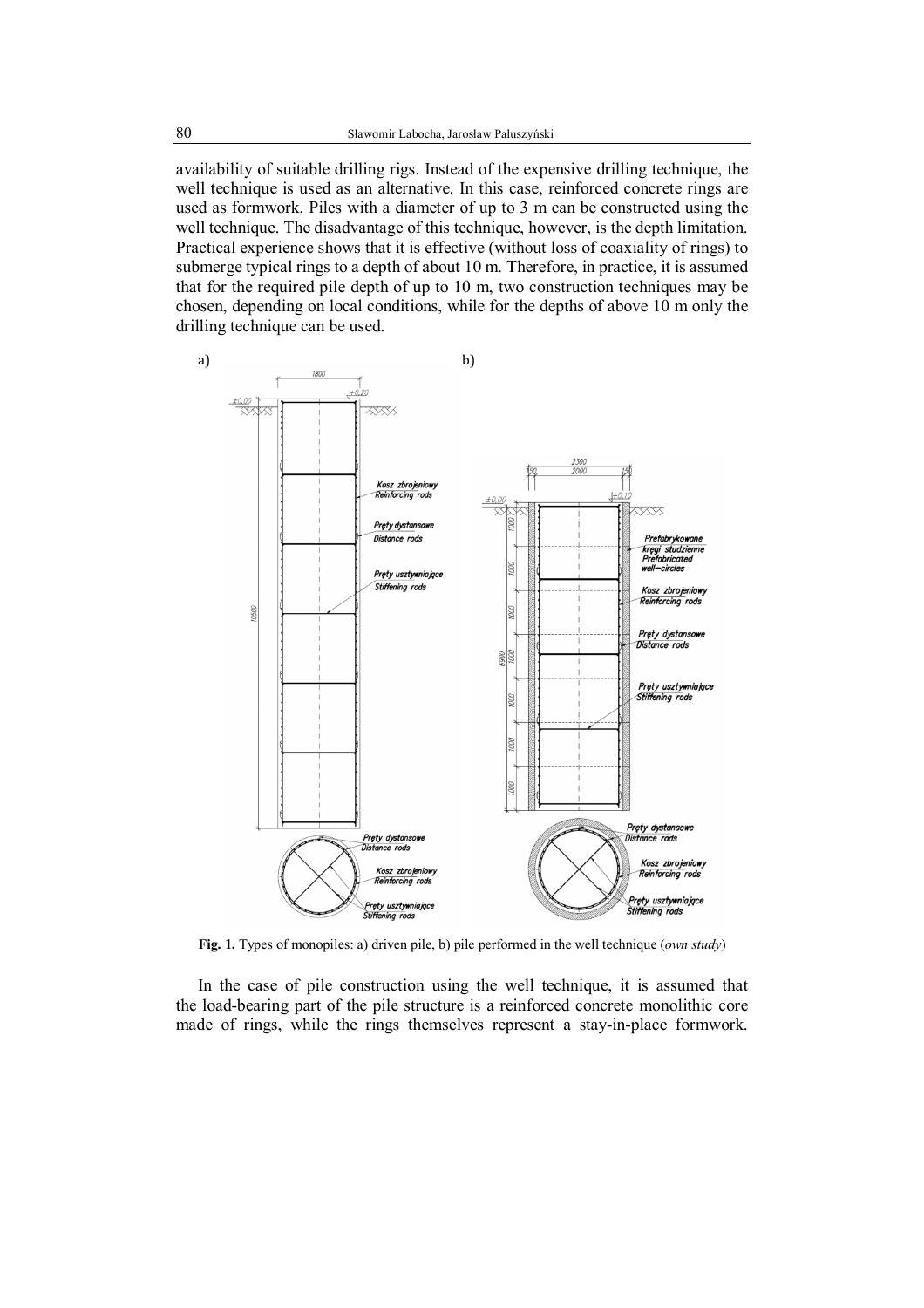The individual rings are not connected to each other, so that when bending the pile, separation of the individual rings in the form of a circumferential crack is possible and longitudinal normal stresses are transferred almost exclusively through the monolithic inner core. In practice, the calculation of the load capacity of the pile and the choice of its reinforcement are based on the internal cross-section. Furthermore, contact with the soil medium takes place on the external surface of the pile, i.e. as for structures with the external diameter of rings. Therefore, the load capacity of a pile in the ground can be determined by taking into account its outer diameter. In practice, designers use different approaches. One of them is the safe approach that assumes the outside diameter of the monolithic core in the evaluation of the load capacity in the ground. The other is the economical approach, assuming the outside diameter of the rings. In fact, due to resistive shear stresses and cohesion on the inner surface of the rings in contact with the core, they cannot move freely relative to it and the structure is partially composite. At the same time, the lack of cohesion between the rings in the horizontal planes of their contacts does not guarantee the full monolithicity of the structure. Obviously, the rings used also influence the decision on the approach used. According to the authors, it is a prerequisite to use only reinforced concrete rings. It should be noted that the rings up to a diameter of 1250 mm are standardized in PN-EN 1917 (2004), while for larger diameters, they are manufactured based only on individual manufacturer approvals. The inclusion of prefabricated rings in the evaluation of the load capacity of the foundation is only possible if they have sufficient load capacity and durability corresponding to the operating lifetime of the foundation.

To formally estimate the effects of the lack of full monolithicity of the structure and to evaluate the effect of the phenomena related to the separation of prefabricated elements on the load capacity of the soil, numerical calculations of the monopile were performed using the commercial software MIDAS GTS NX.

#### **2. Numerical model of a monopile using the well technique**

Several numerical models of the monopile studied were built in the MIDAS GTS NX software, which is based on the finite element method (FEM). The monopile shown in Figure 1b was modeled (structural symmetry was used) and it was founded in a stratified soil composed of sands, including water-saturated sands. In the basic version, the pile is modeled as a reinforced concrete model completely integrated into the rings. In the next version, the pile was modeled with rings that had a separation option at the contact with the core through non-linear Coulomb-type contact and cohesion at 10 kPa. The soil medium was modeled as an elastic-plastic material meeting the criteria of Coulomb-Mohr plasticization and interference with linearelastic concrete foundation, also based on Coulomb-Mohr theory but with a reduction factor of 0.7. The geotechnical parameters of the stratified ground in the model are shown in Figure 2. Furthermore, a general view of the meshed FEM model is shown in Figure 3. Non-linear elastic analysis of the structure was carried out by loading the model in the foundation head with the resultant design loads of a bending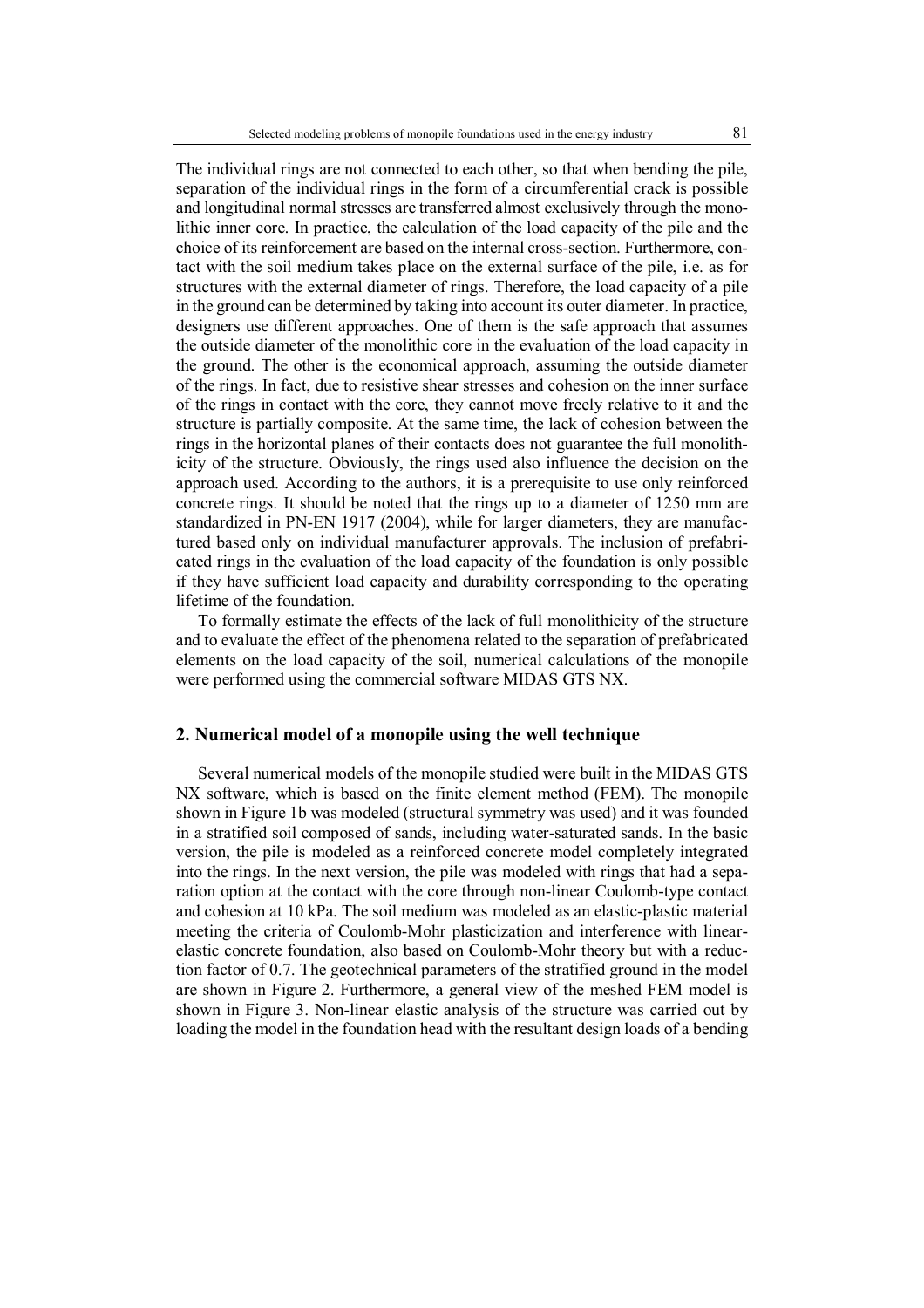moment of 2729.6 kNm, horizontal force of 96.2 kN, and the vertical compressive force of 518.8 kN.

A comparison of the deformation of the monolithic structure and the prefabricated structure is shown in Figures 4 and 5. The deformation pattern of both models is very similar. The ratio of maximum displacement values of both models is  $0.04094/0.03841 = 1.066$  i.e. the global maximum displacement of the prefabricated structure is about 7% higher than that of the monolithic structure. Furthermore, the relative deformations of the individual rings are observed in the prefabricated structure model. The values of stresses assumed in the prefabricated model at the contact between the rings and the core may be actually higher and then the difference of real displacements of the structure can be even smaller.



**Fig. 2.** Soil layers and geotechnical properties of soil used in the analysis (*own study*)



**Fig. 3.** View of the geometry and FE mesh (*own study*)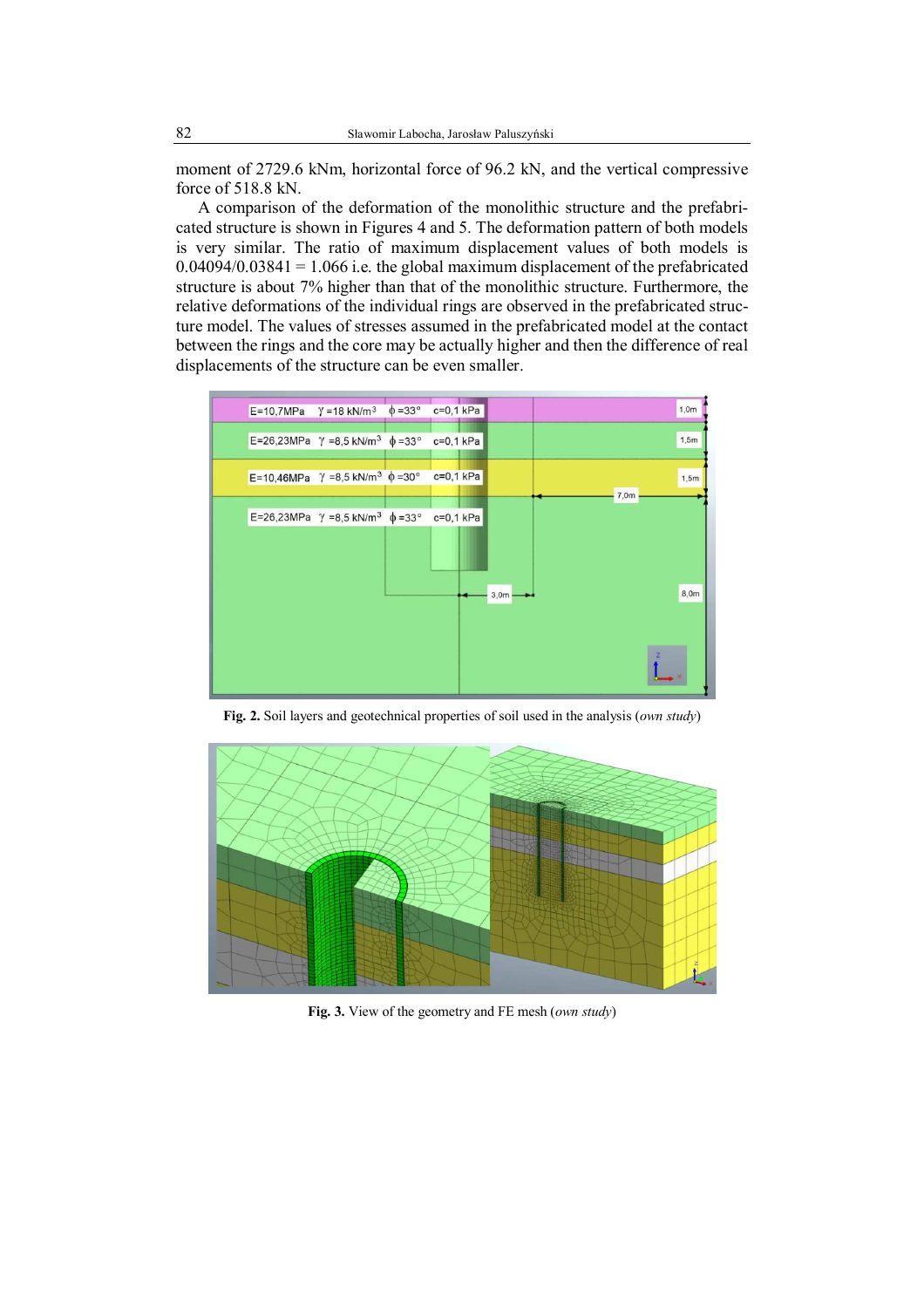

**Fig. 4.** Deformation of the monolithic structure (*own study*)



**Fig. 5.** Deformation of the precast structure (*own study*)

It should be noted, however, that the described pile working mechanism depends on the load capacity of the prefabricated rings themselves. Figure 6 shows an example of normal stress maps in rings (S-YY in kPa, horizontal Y-axis direction) for a monolithic pile model and a pile model with prefabricated rings. As can be seen, the tensile stresses in the monopile with prefabricated rings more than double from 406 to 997 kPa, reaching the tensile strength level for weaker concretes. Obviously, due to model simplification, these stresses should be approached as estimates. Nevertheless, the results obtained clearly indicate the importance of the problem and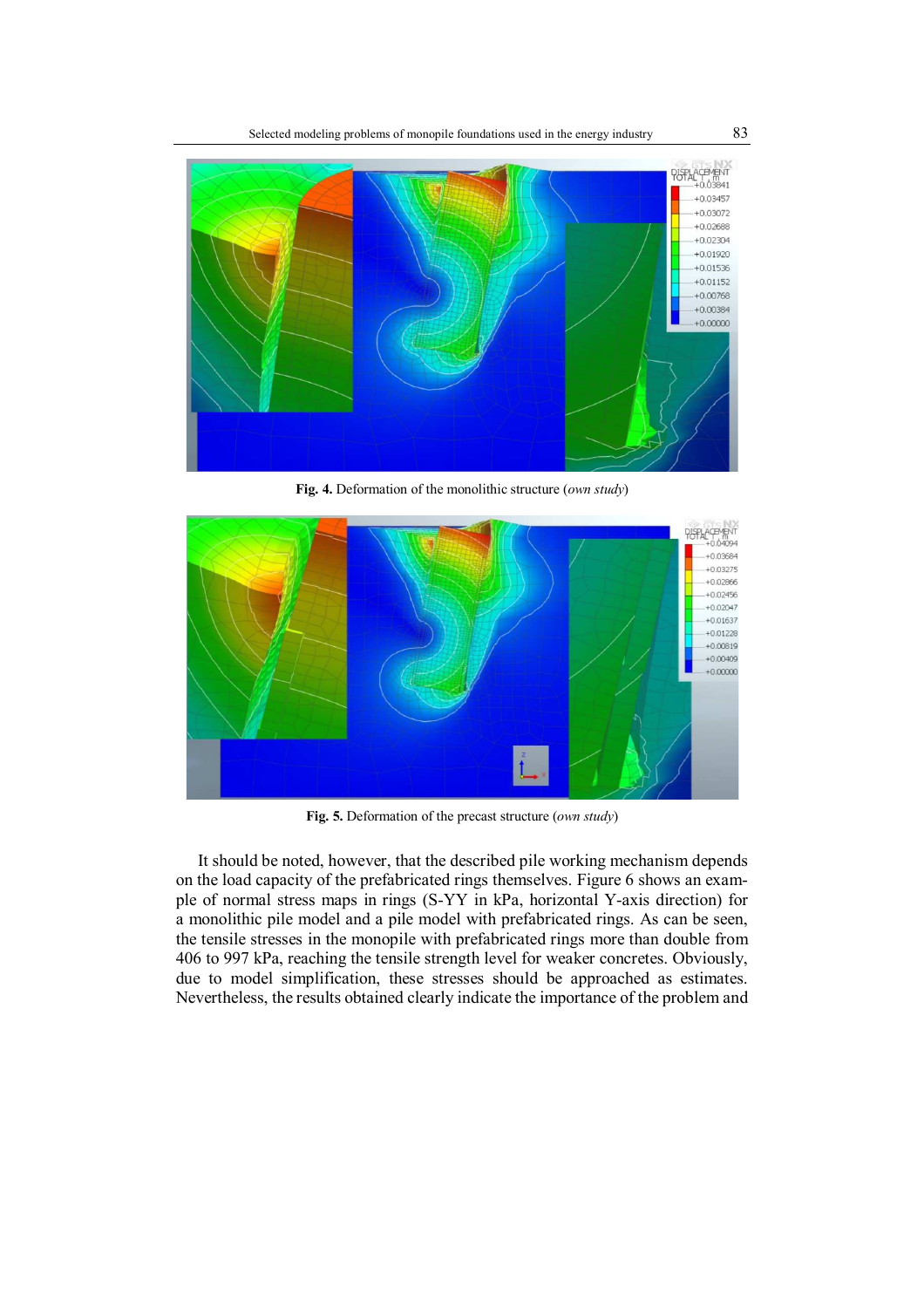show that the effect of the rings on the structure's load capacity cannot be uncritically assumed without their strength evaluation.



**Fig. 6.** Maps of normal stresses in a monolithic pile (left) and a precast pile (right) (*own study*)

In the final stage of calculations, physical limit capacities were calculated for both reference models. A nonlinear static analysis was carried out for the models by carrying out calculations for the increasing bending moment until the mechanism was obtained. It was assumed that in the case studied, this occurs when the convergence of the non-linear analysis process is lost. Figures 7 and 8 show the static equilibrium paths defined for a point in the axis of the pile tip depending on the bending moment versus its horizontal displacement up to the limit of 500 mm. These figures also show tangents (with their equations) to the initial and final sections of the static equilibrium curves, with their intersection, according to the method described in PN-EN 61773 (2000), determining the limit load capacity of the foundation. The limit load capacity of the monolithic foundation determined in this way was 5037 kNm (Fig. 7), while the limit load capacity of the foundation with prefabricated rings was 5009 kNm (Fig. 8), i.e. it was lower by only about 1%. Assuming the global factor of safety in accordance with PN-EN 1997-1 (2008) of 1.4, the designed load capacity of the analyzed foundation is  $5009/1.4 = 3578$  kNm  $> 2729.6$  kNm (the stress utility for the limit load capacity state for the design moment is approximately 76%).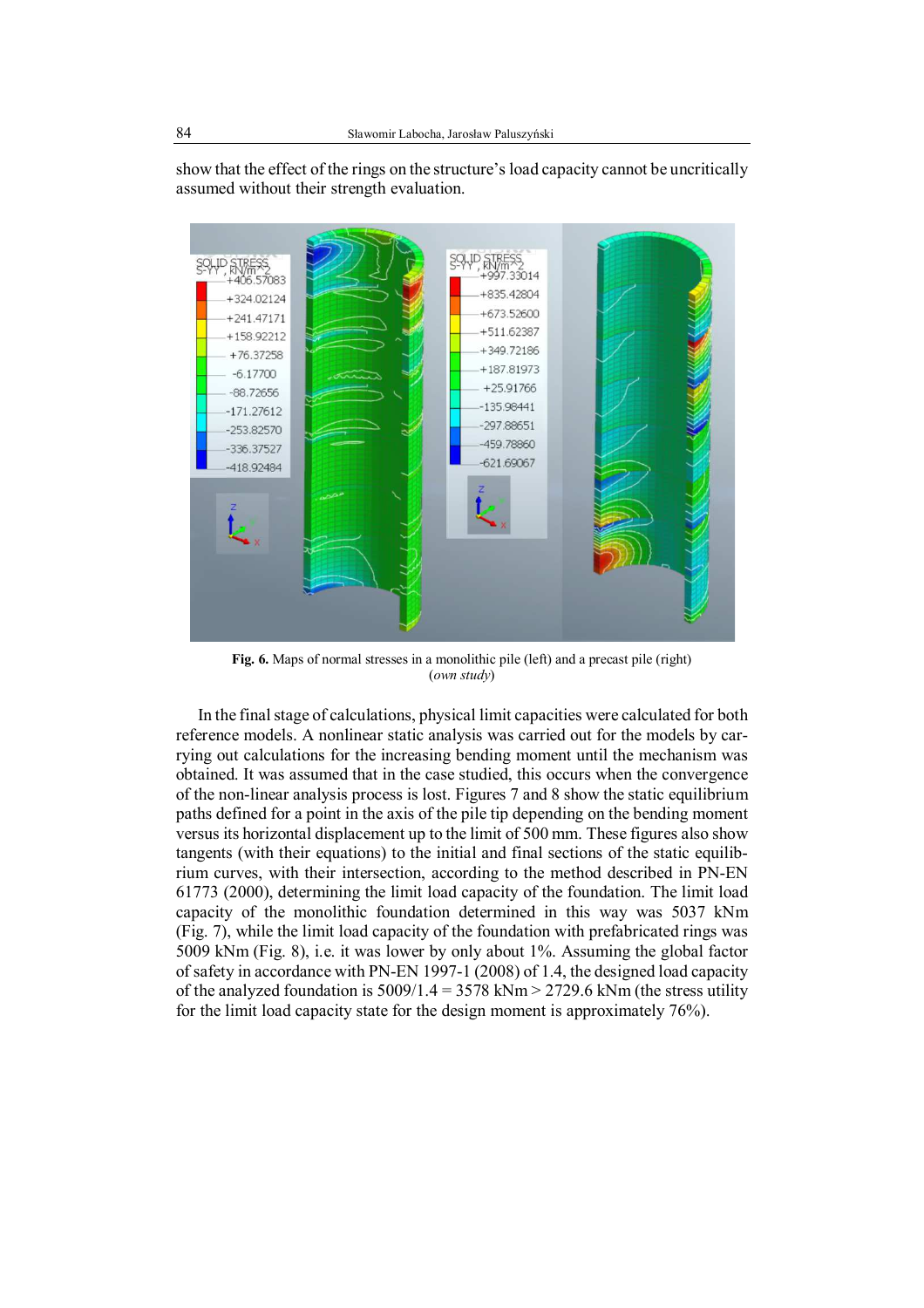

**Fig. 7.** Loads equilibrium path for a monolithic pile (*own study*)



**Fig. 8.** Loads equilibrium path for a precast pile (*own study*)

## **Conclusions**

The construction of monopiles intended for applications in the power engineering industry using reinforced concrete rings is effective and economical, although practical experience in the field shows that this technique is particularly applicable only to pile lengths up to approximately 10 m. In the opinion of the authors of the present study, when designing this type of monopiles for the assessment of their geotechnical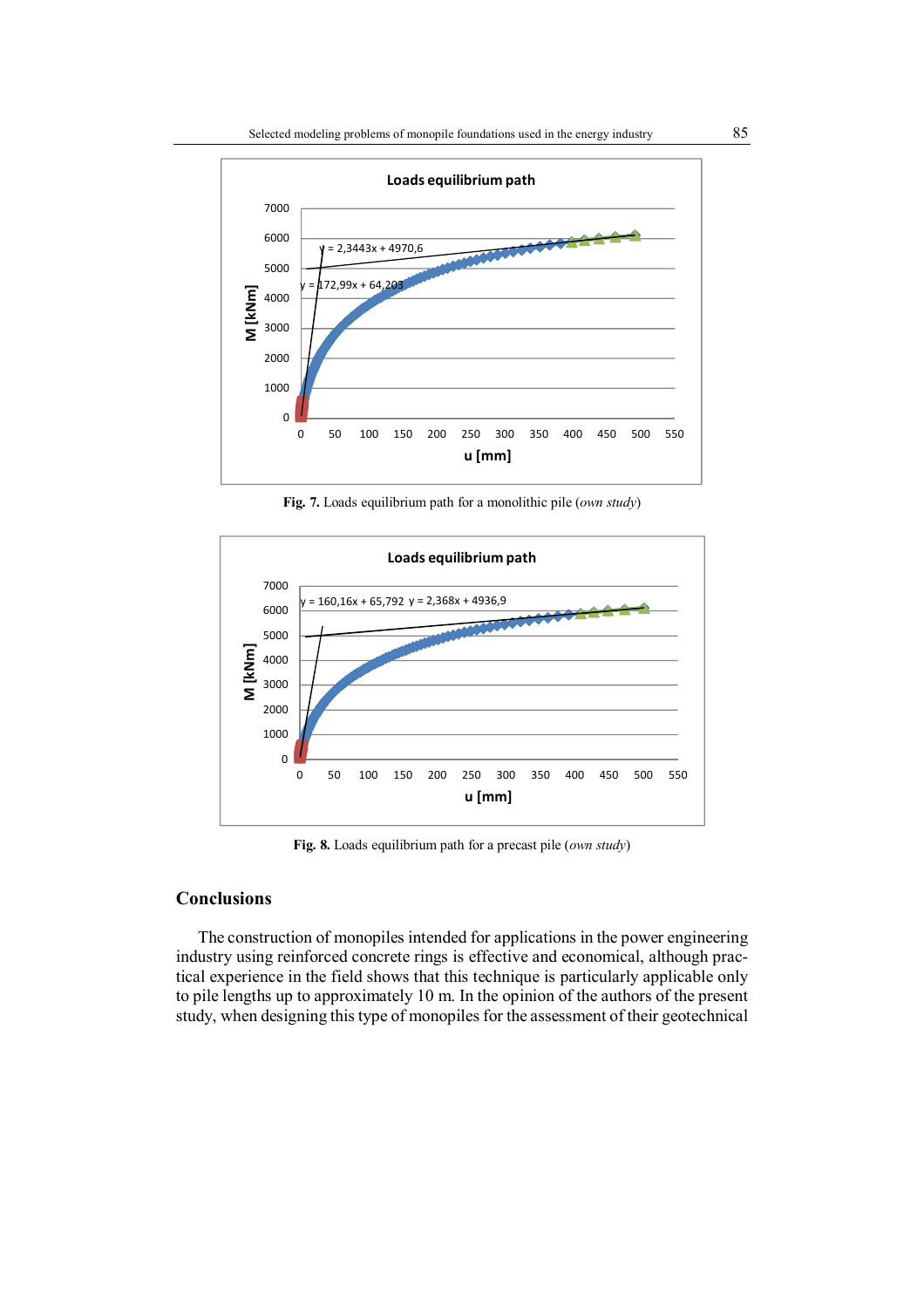load capacity in the soil, their external diameter (i.e. including rings) can be taken into account. As can be seen from the presented example, the non-linear effects related to the lack of full bonding between the prefabricated rings and the monolithic core do not cause adverse effects that reduce the functional parameters of the monopiles designed in this way by more than about 7%. Despite the authors' positive practical experience with this type of structure, quantitative conclusions in this regard cannot yet be generalized. Furthermore, when accepting such solutions, it must be taken into account that the rings from the conventional function of the stay-inplace formwork become an element of the foundation structure and must therefore also meet the relevant load capacity conditions of their strength.

### **Bibliography**

Achmus, M., Kuo, Y.S. & Abdel-Rahman, K. (2009) *Behavior of monopile foundations under cyclic lateral load*. Computers and Geotechnics, 36, 725-735.

Bhowmik, D., Baidya, D.K. & Dasgupta, S.P. (2013) *A numerical and experimental study of hollow steel pile in layered soil subjected to lateral dynamic loading*. Soil Dynamics and Earthquake Enginerring, 53, 119-129.

Brinch-Hansen, J. (1961) *The ultimate resistance of rigid piles against transversal forces*, The Danish Geotechnical Institute. Bulletin, 12, Copenhagen.

Broms, B.B. (1964) *Lateral resistance of piles in cohesive soils*. Journal of the Soil Mechanics and Foundations Division, 90, 2, 27-63.

Broms, B.B. (1964) *Lateral Resistance of Piles in Cohesionless Soils*. Journal of the Soil Mechanics and Foundations Division, 90, 3.

Buslov, A.S. & Mokhovikov, E.S. (2015) *Nesushchaya sposobnost' gorizontal'no nagruzhennoy odinochnoy svaynoy opory s lezhnyami* (*Bearing Capacity of a Horizontally Loaded Single Pile Support with Sleepers*). Vestnik MGSU. Proceedings of Moscow State University of Civil Engineering, 9, 51-60 (in Russian).

Dembicki, E. (Ed.) (1971) *Stateczność pojedynczych fundamentów słupowych*. (*Stability of monopile foundations*). Warszawa-Poznań, PWN (in Polish).

Dembicki, E. & Odrobiński, W. (1977) *Analysis of Pylon Foundations Stability*. Proceedings of the 9th International Conference on Soil Mechanics and Foundation Engineering, Tokyo.

Gupta, K.B. & Basu, D. (2020) *Offshore wind turbine monopile foundations. Design perspectives*. Ocean Engineering, 213, 107514.

Hao, E. & Liu, Ch. (2017) *Evaluation and comparison of anti-impact performance to offshore wind turbine foundations: Monopile, tripod, and jacket*. Ocean Engineering, 130, 218-227.

Ma, H. & Yang, J. (2018) *A novel hybrid monopile foundation for offshore wind turbines*. Ocean Engineering, 198, 106963.

Murphy, G., Igoe, D., Doherty, P. & Gavin, K. (2018) *3D FEM approach for laterally loaded monopile design*. Computers and Geotechnics, 100, 76-83.

PN-EN 50341-1 (2013) *Elektroenergetyczne linie napowietrzne prądu przemiennego powyżej 1 kV. Część 1. Wymagania ogólne. Specyfikacje wspólne*.

PN-EN 50341-2-22 (2016) *Elektroenergetyczne linie napowietrzne prądu przemiennego powyżej 1 kV. Część 2-22. Zbiór normatywnych warunków krajowych. Normatywne warunki krajowe Polski*.

PN-EN 61400-2 (2008) *Turbozespoły wiatrowe. Część 2: Wymagania projektowe dotyczące małych turbozespołów wiatrowych*.

PN-EN 1997-1 (2008) *Eurokod 7. Projektowanie geotechniczne. Część 1: Zasady ogólne*.